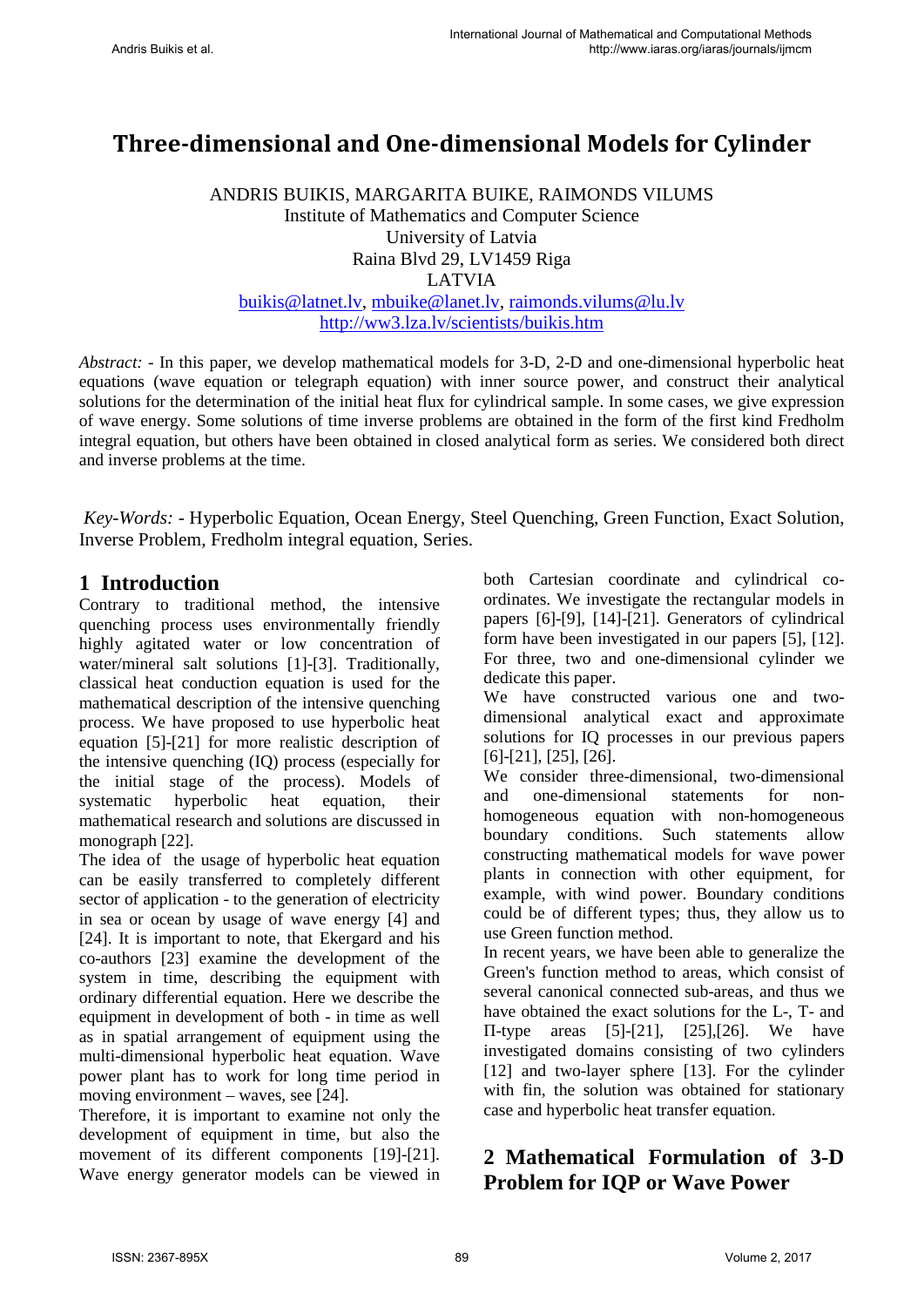We noted already in the introduction that Professor M. Leijon, see [23], examined the development of system in time. Here, we offer to consider the description of system in time and space. For this purpose, instead of the ordinary differential equation, we consider the following partial differential equation:

$$
\frac{\partial^2 U}{\partial t^2} = a_r^2 \left[ \frac{1}{r} \frac{\partial}{\partial r} \left( r \frac{\partial U}{\partial r} \right) + \frac{1}{r^2} \frac{\partial^2 U}{\partial \varphi^2} + \frac{\partial^2 U}{\partial z^2} \right] -
$$
  
-*CU* + *F*(*r*,  $\varphi$ , *z*, *t*), *r*  $\in [0, R], \varphi \in [0, 2\pi],$  (1)  
 $z \in [0, l], t \in [0, T], C \ge 0, a_r^2 = \frac{a^2}{\tau_r}, a^2 = \frac{k}{c\rho}.$ 

Here,  $c$  is specific heat capacity,  $k$ - heat conductivity coefficient,  $\rho$  - density,  $\tau$  - relaxation time. The source term  $F(r, \varphi, z, t)$  can be from different parts of the same device or outer source, for example, wind source.

In the case of wave energy, we can assume different non-homogeneous boundary conditions. Important is to formulate boundary conditions (3), (4) and (5) in the heat energy transfer form [12], [13]:

$$
r\frac{\partial U}{\partial r}\bigg|_{r=0} = 0,\tag{2}
$$

$$
\left(R\frac{\partial U}{\partial r} + k_1 U\right)\Big|_{r=R} = Rg_1(\varphi, z, t), k_1 = \frac{Rh_3}{k}.\tag{3}
$$

$$
\left(\frac{\partial U}{\partial z} - k_2 U\right)\Big|_{z=0} = g_2(r, \varphi, t), k_i = \frac{h_i}{k} i = 2, 3, (4)
$$

$$
\left(\frac{\partial U}{\partial z} + k_3 U\right)_{z=l} = g_3(r, \varphi, t). \tag{5}
$$

Here,  $h_i$  is heat exchange coefficient. We have heat exchange with environment on all the other sides of device. In fact, it is possible to look at other types of boundary conditions: first (Dirichlet) and second (Neumann) type. The initial conditions for the function  $U(r, \varphi, z, t)$  are assumed in the following form:

$$
U\big|_{t=0} = U_0(r, \varphi, z),\tag{6}
$$

$$
\left. \frac{\partial U}{\partial t} \right|_{t=0} = U_1(r, \varphi, z). \tag{7}
$$

In the steel quenching, the condition (7) can be unrealistic from the practical point of view. The initial heat flux must be determined theoretically. As additional condition, we assume that either the temperature distribution or the heat fluxes distribution at the end of process is known:

$$
U\big|_{t=T} = U_T(r, \varphi, z),\tag{8}
$$

$$
\left. \frac{\partial U}{\partial t} \right|_{t=T} = U_T^1(r, \varphi, z). \tag{9}
$$

The formulation of the three-dimensional mathematical model is important for wave energy generator [4]. It is good see from the above point on the fig. 1:



Fig. 1. The look from the above point of cylindrical piezoelectric generator from patent [4].

For 3-D mathematical model is important that solution in  $\varphi$  – direction is continuous and smooth. These 2 conditions are important for the reduction of 3-D model to 2-D model by conservative averaging method [25], [26], [31] and [32] (see later in the section 5):

$$
U\big|_{\varphi=0} = U\big|_{\varphi=2\pi},\tag{10}
$$

$$
\left. \frac{\partial U}{\partial \varphi} \right|_{\varphi=0} = \left. \frac{\partial U}{\partial \varphi} \right|_{\varphi=2\pi} . \tag{11}
$$

#### **3 Solution of 3-D Problem**

First, we assume that we have non-homogeneous Klein-Gordon equation-with source term:  $C \geq 0$ . The solution in three-dimensional problem is in the following form:

$$
U(r, \varphi, z, t) = H(r, \varphi, z, t) + \int_{0}^{R} \xi d\xi \int_{0}^{2\pi} d\zeta \times
$$
  

$$
\int_{0}^{l} U_{1}(\xi, \eta, \zeta) G(r, \varphi, z, \xi, \eta, \zeta, t) d\eta + \int_{0}^{2\pi} d\zeta \times (12)
$$
  

$$
\int_{0}^{R} \xi d\xi \int_{0}^{l} U_{0}(\xi, \eta, \zeta) \frac{\partial}{\partial t} G(r, \varphi, z, \xi, \eta, \zeta, t) d\eta.
$$

Here are source term and boundary conditions:

$$
H(r, \varphi, z, t) = a_{\tau}^{2} R^{2} \int_{0}^{t} d\tau \int_{0}^{2\pi} d\zeta \times
$$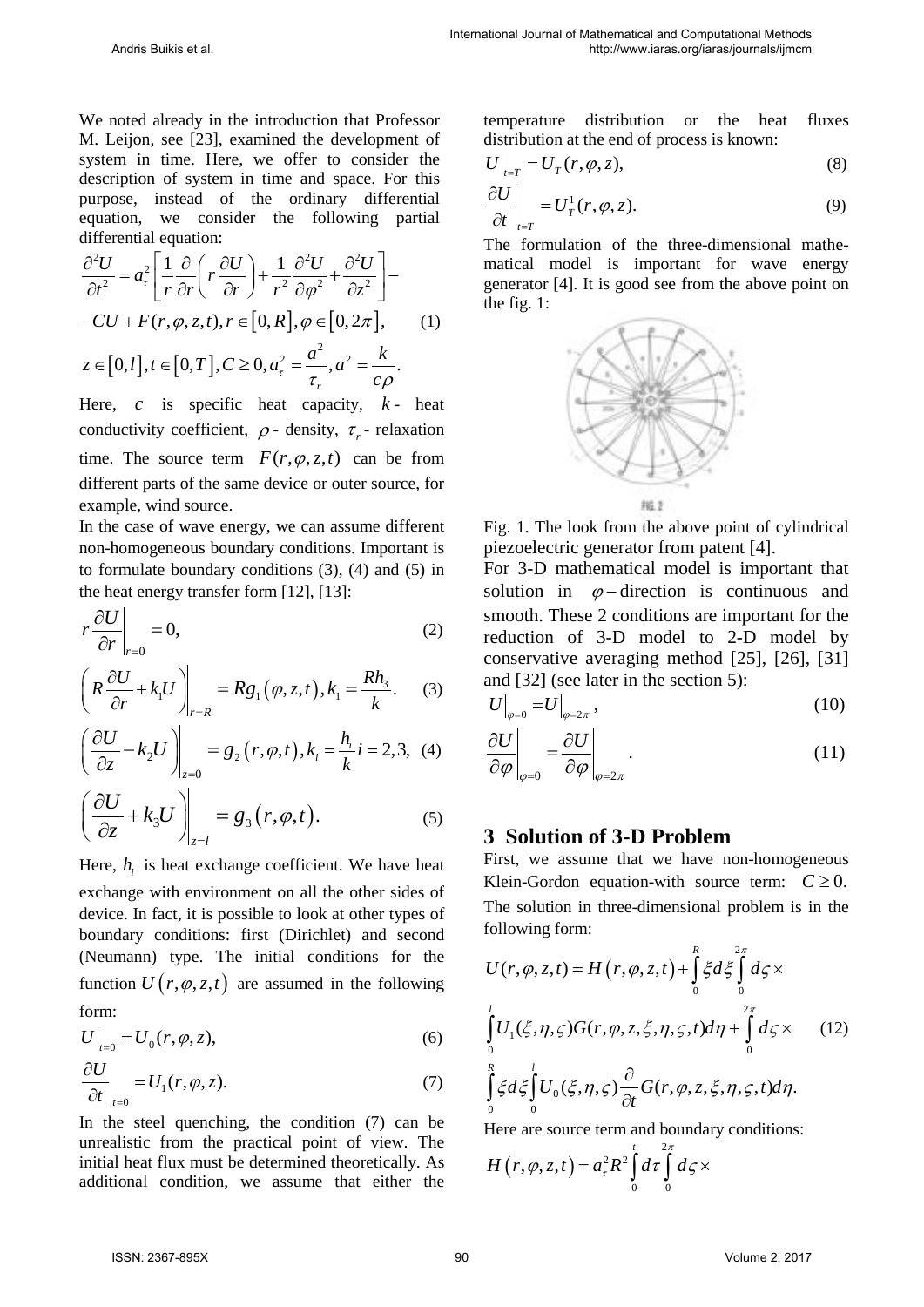$$
\int_{0}^{1} g_{1}(\eta,\varsigma,\tau) G(r,\varphi,z,R,\eta,\varsigma,t-\tau) d\eta - a_{\tau}^{2} \int_{0}^{t} d\tau \times \n\int_{0}^{2\pi} d\varsigma \int_{0}^{R} \xi g_{2}(\xi,\varsigma,\tau) G(r,\varphi,z,\xi,0,\varsigma,t-\tau) d\xi + a_{\tau}^{2} \n\times \int_{0}^{1} d\tau \int_{0}^{2\pi} d\varsigma \int_{0}^{R} \xi g_{3}(\xi,\varsigma,\tau) G(r,\varphi,z,\xi,l,\varsigma,t-\tau) d\xi \n+ \int_{0}^{t} d\tau \int_{0}^{2\pi} d\varsigma \times \qquad (13) \n\int_{0}^{R} \xi d\xi \int_{0}^{l} F(\xi,\eta,\varsigma,\tau) G(r,\varphi,z,\xi,\eta,\varsigma,t-\tau) d\eta.
$$

The Green function [27] - [29] for initial-boundary problem for Klein-Gordon equation is known ([29]):

$$
G(r, \varphi, z, \xi, \eta, \zeta, t) = \sum_{n=0}^{\infty} \sum_{m=1}^{\infty} \sum_{s=1}^{\infty} \frac{1}{\pi} \times
$$
  

$$
\frac{A_n \mu_{nm}^2 J_n (\mu_{nm} r) J_n (\mu_{nm} \xi)}{(\mu_{nm}^2 R^2 + k_1^2 R^2 - n^2) \Big[ J_n (\mu_{nm} R) \Big]^2} \times
$$
  

$$
\frac{\cos \Big[ n (\varphi - \eta) \Big] h_s (z) h_s (\zeta) \sin (\lambda_{nms} t)}{\|h_s\|^2 \lambda_{nms}}.
$$
 (14)

Here,  $J_n(\xi)$  – is Bessel's function and

$$
\lambda_{nms} = \sqrt{a_r^2 \left(\mu_{nm}^2 + \beta_s^2\right) + C},
$$
\n
$$
A_n = \begin{cases} 1, & \text{if } n = 0, \\ 2, & \text{if } n > 0; \end{cases}
$$
\n
$$
h_s(z) = \cos\left(\beta_s z\right) + \frac{k_2}{\beta_s} \sin\left(\beta_s z\right),
$$
\n
$$
\left\|h_s\right\|^2 = \frac{k_3 \left(\beta_s^2 + k_2^2\right)}{2\beta_s^2 \left(\beta_s^2 + k_3^2\right)} + \frac{k_2}{2\beta_s^2} + \frac{l}{2} \left(1 + \frac{k_2^2}{\beta_s^2}\right).
$$

The eigenvalues  $\mu_{nm}$ ,  $\beta_s$  are positive roots of the transcendental equations:

$$
\mu J_n(\mu R) + k_1 J_n(\mu R) = 0, \frac{tg(\beta l)}{\beta} = \frac{k_2 + k_3}{\beta^2 - k_2 k_3}.
$$

There is an interesting situation if both additional conditions (8), (9) are known. In this case, we introduce new time argument by formula:

$$
\tilde{t} = T - t.\tag{15}
$$

The formulation for new function  $V(r, \varphi, z, \tilde{t})$  with time variable  $\tilde{t}$  is the following:

$$
\frac{\partial^2 V}{\partial \tilde{t}^2} = a_r^2 \left[ \frac{1}{r} \frac{\partial}{\partial r} \left( r \frac{\partial V}{\partial r} \right) + \frac{1}{r^2} \frac{\partial^2 V}{\partial \varphi^2} + \frac{\partial^2 V}{\partial z^2} \right] - CV + F(r, \varphi, z, T - \tilde{t}),
$$
\n
$$
V\Big|_{\tilde{t}=0} = U_T(r, \varphi, z), \frac{\partial V}{\partial \tilde{t}}\Big|_{\tilde{t}=0} = -U_T^1(r, \varphi, z),
$$
\n
$$
\left( R \frac{\partial V}{\partial r} + k_1 V \right) \Big|_{r=R} = R g_1 \left( \varphi, z, T - \tilde{t} \right),
$$
\n
$$
\left( \frac{\partial V}{\partial z} - k_2 V \right) \Big|_{z=l} = g_2 \left( r, \varphi, T - \tilde{t} \right),
$$
\n
$$
\left( \frac{\partial V}{\partial z} + k_3 V \right) \Big|_{z=0} = g_3 \left( r, \varphi, T - \tilde{t} \right).
$$
\n
$$
\left( \frac{\partial V}{\partial z} + k_3 V \right) \Big|_{z=0} = g_3 \left( r, \varphi, T - \tilde{t} \right).
$$
\n(16)

Solution of the inverse problem looks similar to (12):

$$
V(x, y, z, \tilde{t}) = H(x, y, z, \tilde{t}) - \int_{0}^{R} \xi d\xi \int_{0}^{2\pi} d\zeta \times
$$
  

$$
\int_{0}^{l} U_{T}^{1}(\xi, \eta, \zeta) G(r, \varphi, z, \xi, \eta, \zeta, \tilde{t}) d\eta + \int_{0}^{2\pi} d\zeta \times (17)
$$
  

$$
\int_{0}^{R} \xi d\xi \int_{0}^{l} U_{T}(\xi, \eta, \zeta) \frac{\partial}{\partial \tilde{t}} G(r, \varphi, z, \xi, \eta, \zeta, \tilde{t}) d\eta.
$$

There is no problem to transform the expression for  $H(x, y, z, \tilde{t})$  in the following form:

$$
H(x, y, z, \tilde{t}) = a_{\tau}^{2} R \int_{T-\tilde{t}}^{T} d\tau \int_{0}^{2\pi} d\zeta \times
$$
  
\n
$$
\int_{0}^{l} g_{1}(\eta, \zeta, \tau) G(r, \varphi, z, R, \eta, \zeta, T - \tau) d\eta - a_{\tau}^{2} \int_{T-\tilde{t}}^{T} d\tau
$$
  
\n
$$
\int_{0}^{2\pi} d\zeta \int_{0}^{R} g_{2}(\xi, \zeta, \tau) G(x, y, z, \xi, 0, \zeta, T - \tau) d\xi + a_{\tau}^{2} \times
$$
  
\n
$$
\int_{T-\tilde{t}}^{T} d\tau \int_{0}^{2\pi} d\zeta \int_{0}^{R} g_{3}(\xi, \zeta, \tau) G(x, y, z, \xi, b, \zeta, T - \tau) d\xi +
$$
  
\n
$$
\int_{T-\tilde{t}}^{T} d\tau \int_{0}^{2\pi} d\zeta \times
$$
  
\n
$$
\int_{0}^{R} d\xi \int_{0}^{l} F(\xi, \eta, \zeta, \tau) G(r, \varphi, z, \xi, \eta, \zeta, T - \tau) d\eta.
$$

We have the expression for the heat flux in time from (17):

$$
\frac{\partial}{\partial \tilde{t}} V(r, \varphi, z, \tilde{t}) = \frac{\partial}{\partial \tilde{t}} H(r, \varphi, z, \tilde{t}) +
$$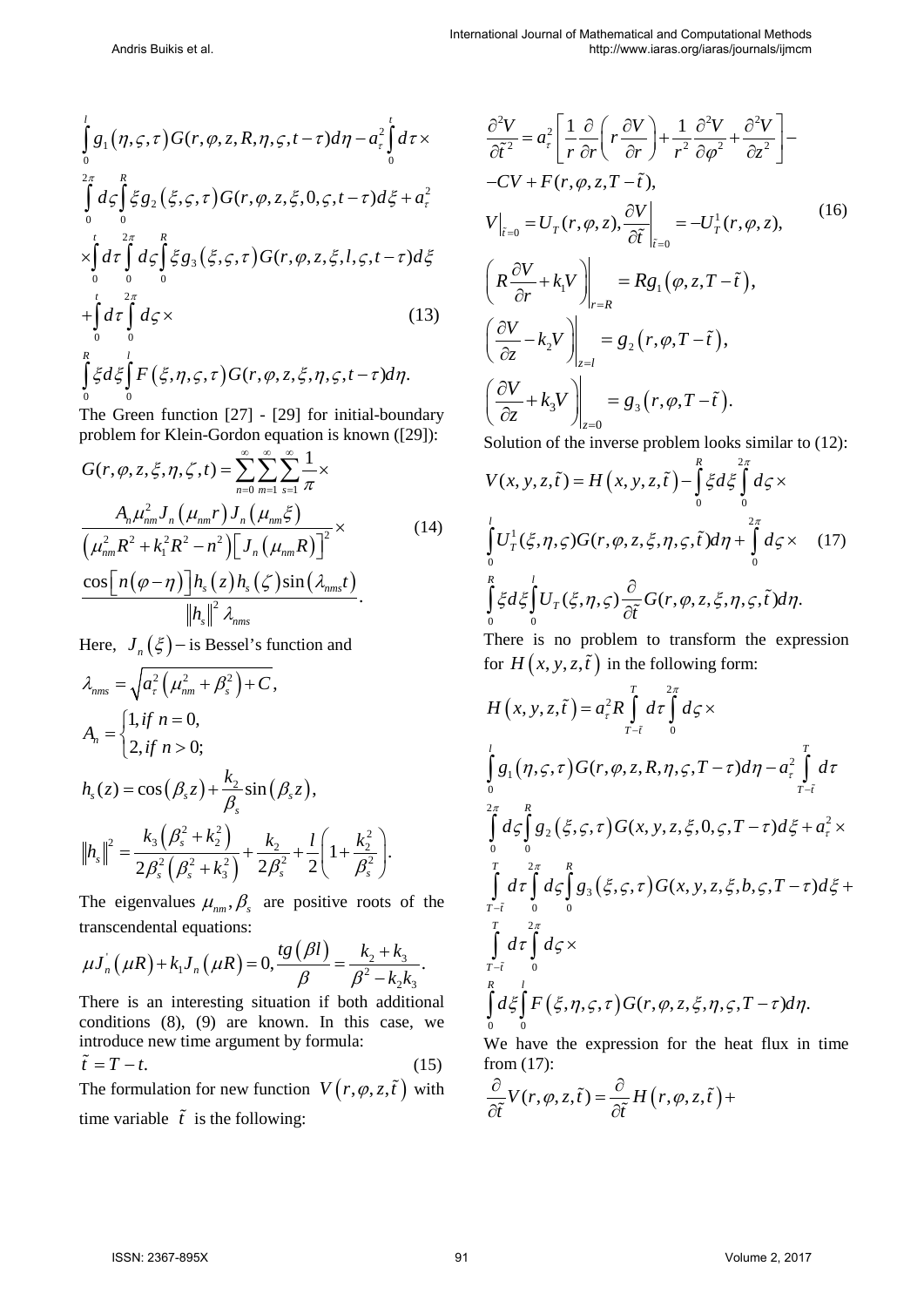$$
\int_{0}^{R} \xi d\xi \int_{0}^{2\pi} d\varsigma \int_{0}^{l} V_{1}(\xi, \eta, \varsigma) \frac{\partial}{\partial \tilde{t}} G(r, \varphi, z, \xi, \eta, \varsigma, \tilde{t}) d\eta +
$$
  

$$
\int_{0}^{2\pi} d\varsigma \int_{0}^{R} \xi d\xi \int_{0}^{l} V_{0}(\xi, \eta, \varsigma) \frac{\partial^{2}}{\partial \tilde{t}^{2}} G(r, \varphi, z, \xi, \eta, \varsigma, \tilde{t}) d\eta.
$$

From last expression at  $\tilde{t} = T$  and equality (17), we have solution for the time inverse problem:

$$
U_T^1(r, \varphi, z) = -\frac{\partial}{\partial \tilde{t}} H(r, \varphi, z, \tilde{t}) \Big|_{\tilde{t} = T} - \tag{18}
$$

$$
\int_{0}^{R} \xi d\xi \int_{0}^{2\pi} d\xi \int_{0}^{l} V_{1}(\xi, \eta, \varsigma) \frac{\partial}{\partial \tilde{t}} G(r, \varphi, z, \xi, \eta, \varsigma, \tilde{t}) \Big|_{\tilde{t}=r} d\eta - \int_{0}^{2\pi} d\xi \int_{0}^{R} \xi d\xi \int_{0}^{l} V_{0}(\xi, \eta, \varsigma) \frac{\partial^{2}}{\partial \tilde{t}^{2}} G(r, \varphi, z, \xi, \eta, \varsigma, \tilde{t}) \Big|_{\tilde{t}=r} d\eta.
$$

Very interesting is wave energy [24] as you can see in [30]:

$$
I_0(t) = \sum_{n=0}^{\infty} \sum_{m=1}^{\infty} \sum_{s=1}^{\infty} \frac{\sin^2\left(\lambda_{nms}t\right)}{\lambda_{nms}^2}.
$$

## **4 Solution of 3-D problem with constant initial conditions**

In the previous section, we have constructed some three-dimensional solutions for direct and time inverse problems for hyperbolic heat equation. Initial conditions enough often are constant functions [17], [20]. In this case, it is possible to solve the solutions in the form of series. For simplicity, we look the homogeneous boundary conditions:

$$
U(r, \varphi, z, t) = U_1 \int_0^R \xi d\xi \int_0^{2\pi} d\zeta \times
$$
  

$$
\int_0^l G(r, \varphi, z, \xi, \eta, \zeta, t) d\eta + U_0 \int_0^{2\pi} d\zeta \times
$$
  

$$
\int_0^R \xi d\xi \int_0^l \frac{\partial}{\partial t} G(r, \varphi, z, \xi, \eta, \zeta, t) d\eta =
$$
  

$$
= U_0 G_0 + U_1 G_1.
$$
 (19)

We use the Green function (14) in a bit different form:

$$
G(r, \varphi, z, \xi, \eta, \zeta, t) = \frac{1}{\pi} \times
$$
  

$$
\sum_{n=0}^{\infty} \sum_{m=1}^{\infty} \sum_{s=1}^{\infty} \frac{A_n \mu_{nm}^2 J_n(\mu_{nm} r) J_n(\mu_{nm} \xi)}{(\mu_{nm}^2 R^2 + k_1^2 R^2 - n^2) [J_n(\mu_{nm} R)]^2} \times
$$
  

$$
\frac{[\cos(n\varphi)\cos(n\eta) + \sin(n\varphi)\sin(n\eta)]}{\|h_s\|^2}
$$

$$
\frac{h_s(z)h_s(\zeta)\sin(\lambda_{nms}t)}{\lambda_{nms}}.\t(20)
$$

After integration, the function  $G_0$  can be obtained in the following form:

$$
G_0 = \frac{1}{\pi} \sum_{n=0}^{\infty} \sum_{m=1}^{\infty} \sum_{s=1}^{\infty} \frac{A_n \mu_{nm}^2 J_n(\mu_{nm} r) \cos(\lambda_{nms} t)}{(\mu_{nm}^2 R^2 + k_1^2 R^2 - n^2) [\int J_n(\mu_{nm} R)]^2} \times \frac{[\cos(n\varphi)\sin(nl) + \sin(n\varphi)(1 - \cos(n\eta))] }{n ||h_s||^2} h_s(z) \times \frac{\sin(2\pi\beta_s) + \frac{k_2}{\beta_s} (1 - \cos(2\pi\beta_s))}{\beta_s} \int_S \xi J_n(\mu_{nm}\xi) d\xi.
$$

Similarly, we can transform the function  $G_1$ :

$$
G_{1} = \frac{1}{\pi} \sum_{n=0}^{\infty} \sum_{m=1}^{\infty} \sum_{s=1}^{\infty} \frac{A_{n} \mu_{nm}^{2} J_{n}(\mu_{nm} r) \sin(\lambda_{nms} t)}{(\mu_{nm}^{2} R^{2} + k_{1}^{2} R^{2} - n^{2}) \Big[ J_{n}(\mu_{nm} R) \Big]^{2}} \times \frac{\Big[ \cos(n\varphi) \sin(nl) + \sin(n\varphi)(1 - \cos(n\eta)) \Big]}{n \|h_{s}\|^{2}} h_{s}(z) \times \frac{\sin(2\pi \beta_{s}) + \frac{k_{2}}{\beta_{s}} \Big( 1 - \cos(2\pi \beta_{s}) \Big)_{R}}{\beta_{s}} \int_{0}^{R} \xi J_{n}(\mu_{nm} \xi) d\xi.
$$

In this paper, we can show that time reverse problem with two final time conditions is not ill-posed problem and can be solved similarly as time direct problem. It was shown in our paper [15] that time reverse problem for rectangular sample can be solved without some numerical problem. It is well known that for inverse problem it is not easy to calculate the solution [25].

### **5 Solution of Two-dimensional Problem**

Two-dimensional problem can be obtained in two ways. First way is standard: we use monograph [29] for the two-dimensional solution and Green function. The mathematical model is in the form:

$$
\frac{\partial^2 U}{\partial t^2} = a_r^2 \left[ \frac{1}{r} \frac{\partial}{\partial r} \left( r \frac{\partial U}{\partial r} \right) + \frac{\partial^2 U}{\partial z^2} \right] - CU + F(r, z, t),
$$
  
\n
$$
r \in [0, R], z \in [0, l], t \in [0, T], C \ge 0,
$$
  
\n
$$
r \frac{\partial U}{\partial r} \Big|_{r=0} = 0, \left( \frac{\partial U}{\partial r} + k_1 U \right) \Big|_{r=R} = g_1(z, t),
$$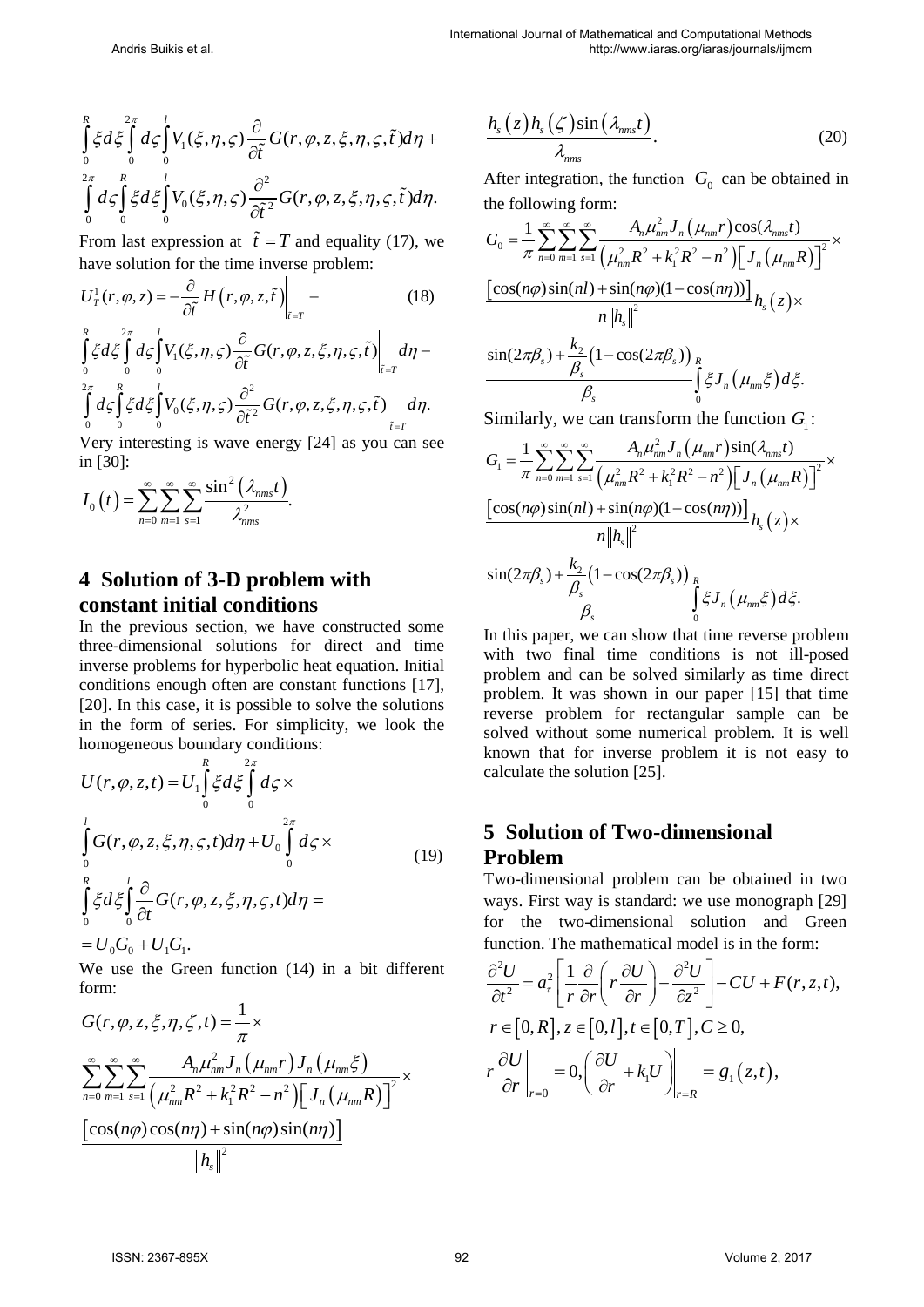$$
\left(\frac{\partial U}{\partial z} - k_2 U\right)\Big|_{z=0} = g_2(r, t),\tag{21}
$$
\n
$$
\left(\frac{\partial U}{\partial z} + k_3 U\right)\Big|_{z=l} = g_3(r, t),
$$
\n
$$
U\Big|_{t=0} = U_0(r, z), \frac{\partial U}{\partial t}\Big|_{t=0} = U_1(r, z).
$$

Of course, the temperature distribution and the heat fluxes distribution at the end of process is given:

$$
U\Big|_{t=T} = U_T(r, z), \frac{\partial U}{\partial t}\Big|_{t=T} = U_T^1(r, z).
$$

The solution of the two-dimensional problem is in following form:

$$
U(r, z, t) = H(r, z, t) + \int_{0}^{R} \xi d\xi \times
$$
  

$$
\int_{0}^{l} U_{1}(\xi, \eta)G(r, z, \xi, \eta, t)d\eta + \int_{0}^{R} \xi d\xi \int_{0}^{l} U_{0}(\xi, \eta) \frac{\partial}{\partial t} G(r, z, \xi, \eta, t)d\eta.
$$
 (22)

The known boundary conditions and source term are in the function  $H(r, z, t)$ :

$$
H(r, z, t) = -a_r^2 \int_0^t d\tau \int_0^R g_2(\xi, \tau) G(r, z, \xi, 0, t - \tau) d\xi
$$

$$
a_{\tau}^{2} \int_{0}^{1} d\tau \int_{0}^{1} g_{1}(\eta, \tau) G(r, z, R, \eta, t-\tau) d\eta + \tag{23}
$$

$$
+a_\tau^2 \int_0^t d\tau \int_0^R g_3(\xi,\tau) G(r,z,\xi,l,t-\tau) d\xi +
$$
  

$$
\int_0^t d\tau \int_0^R d\xi \int_0^l F(\xi,\eta,\tau) G(r,z,\xi,\eta,t-\tau) d\eta.
$$

The Green function for two-dimensional problem is in the form [29]:

$$
G(r, z, \xi, \eta, t) = \frac{1}{\pi R^2} \sum_{n=1}^{\infty} \sum_{m=1}^{\infty} \frac{\mu_n^2 J_0 \left(\frac{\mu_n r}{R}\right) J_0 \left(\frac{\mu_n \xi}{R}\right)}{\left(k_1^2 R^2 + \mu_n^2\right) J_0^2 \left(\mu_n\right)} \times \frac{\varphi_m(z) \varphi_m(\eta)}{\|\varphi_m\|^2 \sqrt{\lambda_m}} \exp\left[-\left(a_r^2 \lambda_m^2 + \frac{a_r^2 \mu_n^2}{R^2}\right) t\right],
$$
\n
$$
\varphi_m(z) = \cos\left(\lambda_m z\right) + \frac{k_2}{\lambda_m} \sin\left(\lambda_m z\right),
$$
\n(24)

$$
\|\varphi_m\|^2 = \frac{k_3(\lambda_m^2 + k_2^2)}{2\lambda_m^2(\lambda_m^2 + k_3^2)} + \frac{k_2}{2\lambda_m^2} + \frac{l}{2}\left(1 + \frac{k_2^2}{\lambda_m^2}\right).
$$

The eigenvalues  $\mu_n$ ,  $\lambda_m$  are positive roots of the transcendental equations:

$$
\mu J_1(\mu) + k_1 R J_0(\mu) = 0, \frac{t g(\lambda l)}{\lambda} = \frac{k_2 + k_3}{\lambda^2 - k_2 k_3}.
$$

We will obtain the solution for two-dimensional problem as it was done in our papers [25], [26] and [31] by method of conservative averaging:

$$
V(r, z, t) = \frac{1}{2\pi} \int_{0}^{2\pi} U(r, \varphi, z, t) d\varphi.
$$

We integrate the main differential equation (1) in the direction  $\varphi \in [0, 2\pi]$ :

$$
\frac{\partial^2 V}{\partial t^2} = a_r^2 \left[ \frac{1}{r} \frac{\partial}{\partial r} \left( r \frac{\partial V}{\partial r} \right) + \frac{\partial^2 V}{\partial z^2} \right] +
$$
  

$$
\frac{1}{2\pi r^2} \frac{\partial U}{\partial \varphi} \Big|_{\varphi=0}^{\varphi=2\pi} - CV + f(r, z, t),
$$
  

$$
f(r, z, t) = \frac{1}{2\pi} \int_0^{2\pi} F(r, \varphi, z, t) d\varphi.
$$

The equality (11) gives two-dimensional equation:

$$
\frac{\partial^2 V}{\partial t^2} = a_\tau^2 \left[ \frac{1}{r} \frac{\partial}{\partial r} \left( r \frac{\partial V}{\partial r} \right) + \frac{\partial^2 V}{\partial z^2} \right] - \tag{25}
$$

 $CV + f(r, z, t)$ .

Formulas (21) are initial and boundary conditions for this equation.

### **6 Solution of One Dimensional Problem**

We will start with a formulation of the mathematical model of the steel cylinder which is relatively thin in *z* directions:  $l \ll R$ . In accordance with the conservative averaging method [25], [26], we introduce the following integral averaged value (one space-dimensional function) for the two-dimensional formulation:

$$
u(r,t) = (l)^{-1} \int_{0}^{l} U(r, z, t) dz,
$$
  

$$
\overline{f}(r,t) = (l)^{-1} \int_{0}^{l} f(r, z, t) dz.
$$
 (26)

We integrate equation (27) in the direction *z* :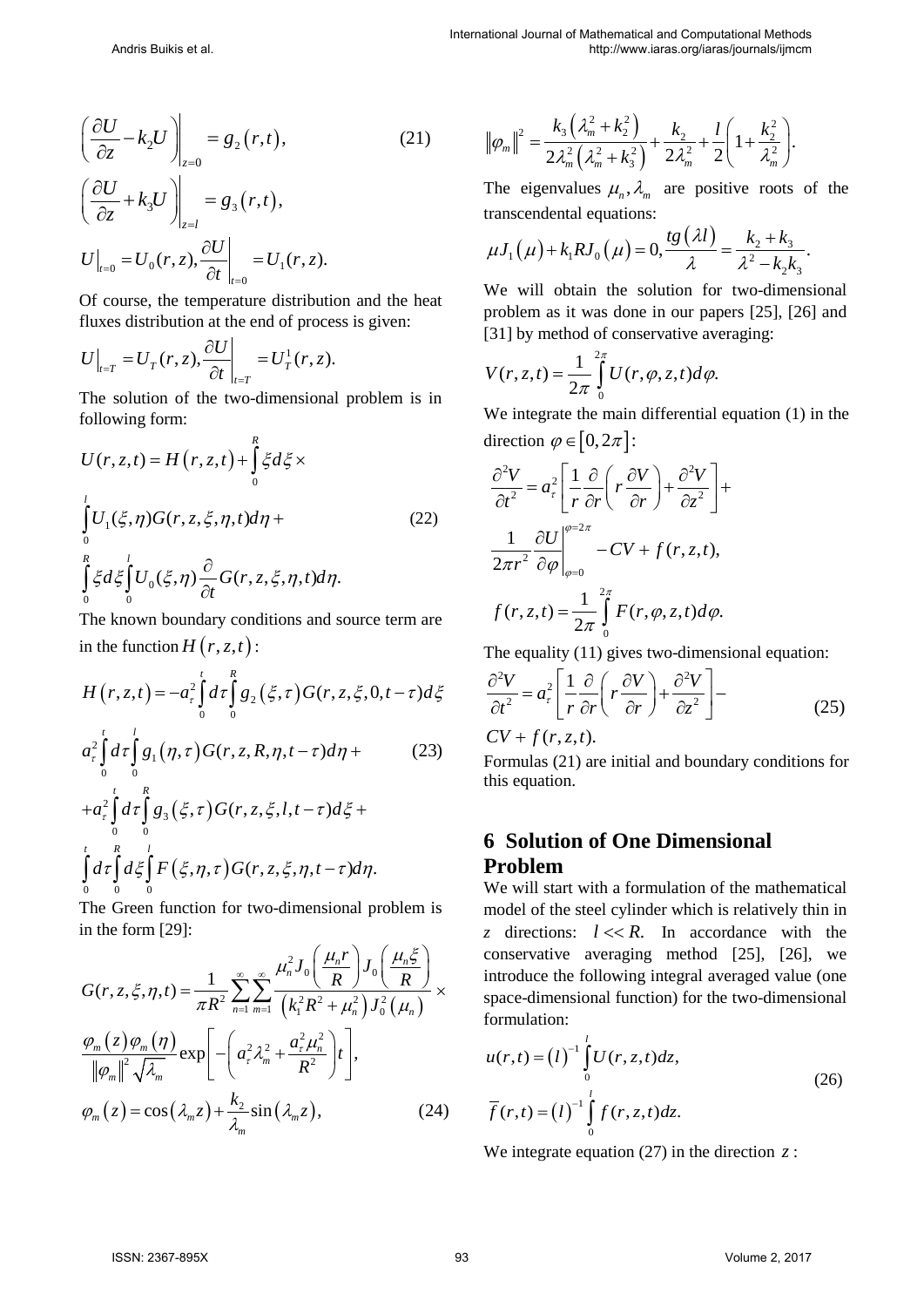$$
\frac{\partial^2 u}{\partial t^2} = a_\tau^2 \left[ \frac{1}{r} \frac{\partial}{\partial r} \left( r \frac{\partial u}{\partial r} \right) \right] +
$$
  
+ 
$$
\frac{1}{l} \frac{\partial U}{\partial z} \Big|_{z=0}^{z=l} - Cu + \overline{f}(r, t).
$$
 (27)

The boundary conditions (23) for new function  $u(r,t)$  are as follows:

$$
\frac{1}{l} \frac{\partial U}{\partial z}\bigg|_{z=0} = k_2 U(r, 0, t) + g_2(r, t), \frac{1}{l} \frac{\partial U}{\partial z}\bigg|_{z=l} = -k_3 U(r, l, t) + g_3(r, t).
$$

We look for thin cylinder, it means that we have:

$$
U(r,0,t)=U(r,l,t)\cong u(r,t).
$$

Finally, we transform the equation (29) to Klein-Gordon equation form:

$$
\frac{\partial^2 u}{\partial t^2} = a_\tau^2 \left[ \frac{1}{r} \frac{\partial}{\partial r} \left( r \frac{\partial u}{\partial r} \right) \right] - cu + \tilde{f}(r, t),
$$
  
\n
$$
c = C + k_2 + k_3,
$$
  
\n
$$
\tilde{f}(r, t) = \overline{f}(r, t) - g_2(r, t) + g_3(r, t).
$$
\n(28)

The main differential equation together with boundary conditions and initial conditions from (25) are in following form:

$$
\left(\frac{\partial u}{\partial r} + k_1 u\right)\Big|_{r=R} = \overline{g}_1(t),
$$
\n
$$
\overline{g}_1(t) = (t)^{-1} \int_0^t g_1(z, t) dz,
$$
\n
$$
u\Big|_{t=0} = u_0(r), \frac{\partial u}{\partial t}\Big|_{t=0} = u_1(r),
$$
\n
$$
u_0(t) = (t)^{-1} \int_0^t U_0(z, t) dz,
$$
\n
$$
u_1(t) = (t)^{-1} \int_0^t U_1(z, t) dz.
$$
\n(29)

Solution of this problem is expressed by Green function, see [35]:

$$
u(r,t) = \int_{0}^{R} u_0(\xi) \frac{\partial}{\partial t} G(r, \xi, t) d\xi +
$$
  

$$
\int_{0}^{R} u_1(\xi) G(r, \xi, t) d\xi +
$$
  

$$
a_r^2 \int_{0}^{t} \overline{g}_1(\tau) G(r, R, t - \tau) d\tau +
$$
  

$$
\int_{0}^{t} d\tau \int_{0}^{R} \tilde{f}(\xi, \tau) G(r, \xi, t - \tau) d\xi.
$$
 (30)

Green function from [29] is in the form:

$$
G(r,\xi,t) = \frac{2\xi}{R^2} \sum_{n=1}^{\infty} \frac{\mu_n^2 J_0\left(\frac{\mu_n r}{R}\right)}{\left(k_1^2 R^2 + \mu_n^2\right) J_0^2 \left(\mu_n\right)} \times
$$
  

$$
J_0\left(\frac{\mu_n \xi}{R}\right) \frac{\sin\left(t \sqrt{\lambda_n}\right)}{\sqrt{\lambda_m}}, \lambda_n = \frac{a_\tau^2 \mu_n^2}{R^2} + c.
$$
 (31)

The eigenvalues  $\mu_n$  are positive roots of the transcendental equation:

$$
\mu J_1(\mu) - k_1 R J_0(\mu) = 0.
$$

Another situation is for cylinder with small diameter:  $R \ll l$ . From (25), we define a new function  $v(z, t)$ :

$$
v(z,t) = \frac{1}{R^2} \int_0^R rV(r, z, t)dr,
$$
  

$$
\widehat{f}(z,t) = \frac{1}{R^2} \int_0^R rf(r, z, t)dr.
$$

We integrate the modified differential equation (25) in *r* direction:

$$
\frac{\partial^2 rV}{\partial t^2} = a_\tau^2 \left[ \frac{\partial}{\partial r} \left( r \frac{\partial V}{\partial r} \right) + \frac{\partial^2 rV}{\partial z^2} \right] - C rV + rf(r, z, t).
$$

This gives:

$$
\frac{\partial^2 v}{\partial t^2} = a_\tau^2 \frac{\partial^2 v}{\partial z^2} + r \frac{\partial V}{\partial r}\bigg|_{r=0}^{r=R} - C v + \hat{f}(z,t).
$$

The boundary condition in the *r* direction gives:

$$
r\frac{\partial U}{\partial r}\bigg|_{r=R} = -k_1 RU(R,t) + Rg_1(z,t),
$$
  
\n
$$
r\frac{\partial U}{\partial r}\bigg|_{r=0} = 0.
$$

Finally, we have a one-dimensional Klein-Gordon partial differential equation:

$$
\frac{\partial^2 v}{\partial t^2} = a_\tau^2 \frac{\partial^2 v}{\partial z^2} - dv + g(z, t),\tag{32}
$$

 $d = C + k_1 R$ ,  $g(z,t) = \hat{f}(z,t) + Rg_1(z,t)$ .

The boundary conditions and initial conditions from (23) can be rewritten in the following form:

$$
\left(\frac{\partial v}{\partial z} - k_2 v\right)_{z=0} = g_2(t),
$$
\n
$$
\left(\frac{\partial v}{\partial z} + k_3 v\right)_{z=l} = g_3(t),
$$
\n
$$
v|_{t=0} = v_0(z), \frac{\partial v}{\partial t}|_{t=0} = v_1(z).
$$
\n(33)

Here, the new averaged functions are: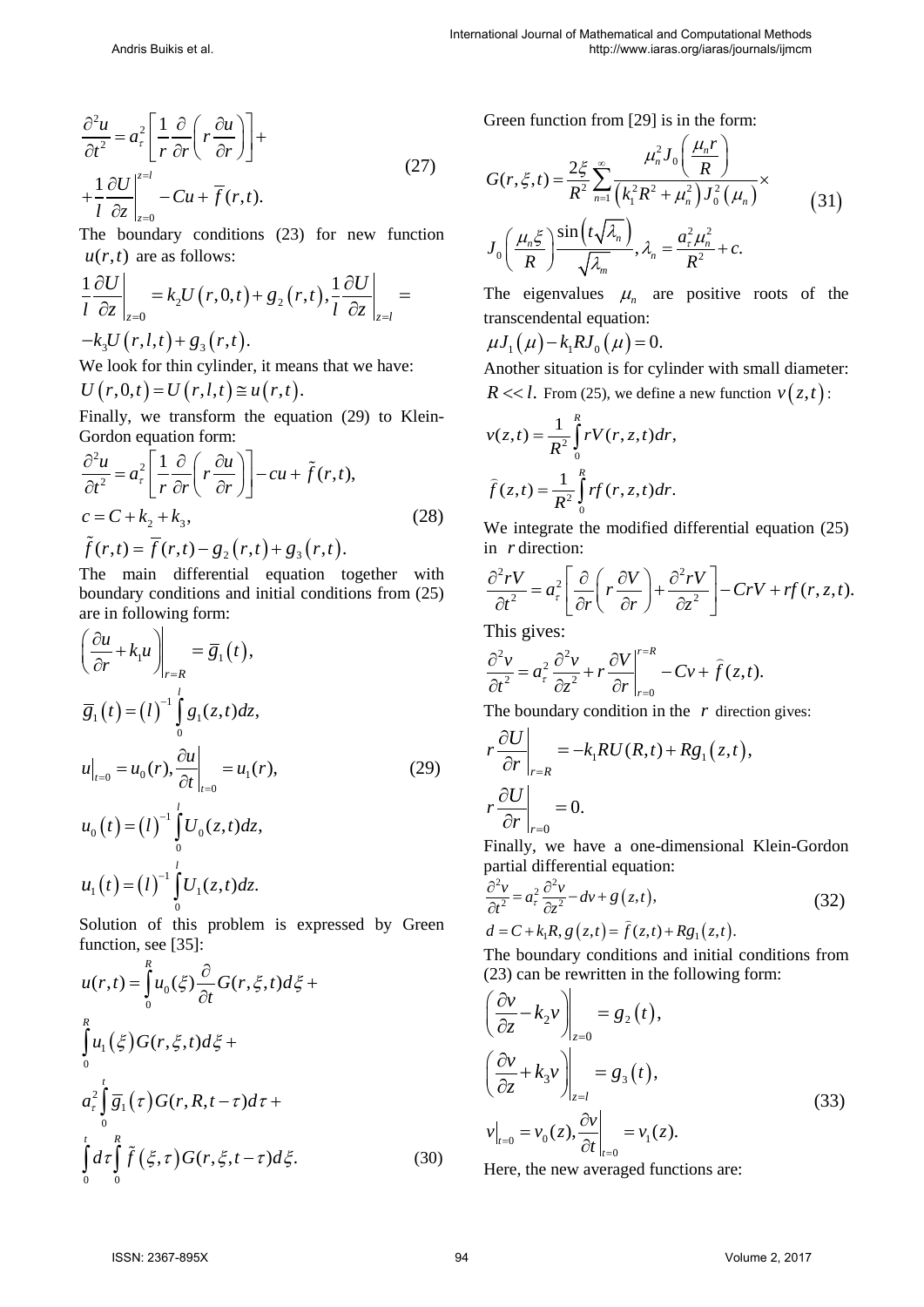$$
v_0(z) = \frac{1}{R^2} \int_0^R r U_0(r, z) dr, \quad v_1(z) = \frac{1}{R^2} \int_0^R r U_1(r, z) dr,
$$
  

$$
g_2(t) = \frac{1}{R^2} \int_0^R r g_2(r, t) dr, \quad g_3(t) = \frac{1}{R^2} \int_0^R r g_3(r, t) dr.
$$

We have solution in the following form:

$$
u(z,t) = \int_{0}^{l} v_0(\eta) \frac{\partial}{\partial t} G(z,\eta,t) d\eta +
$$
  

$$
\int_{0}^{l} v_1(\eta) G(z,\eta,t) d\eta -
$$
  

$$
a_r^2 \int_{0}^{l} g_2(\tau) G(z,0,t-\tau) d\tau +
$$
  

$$
a_r^2 \int_{0}^{l} g_3(\tau) G(z,l,t-\tau) d\tau +
$$
  

$$
\int_{0}^{l} d\tau \int_{0}^{l} g(\eta,\tau) G(z,\eta,t-\tau) d\eta.
$$
  
Green function in this case is ([29], [30]):

Green function in this case is ([29], [30]):

$$
G(z, \eta, t) = \sum_{n=1}^{\infty} \frac{y_n(z) y_n(\zeta) \sin(t \sqrt{a_x^2 \lambda_n^2 + d})}{\|y_n\|^2 \sqrt{a_x^2 \lambda_n^2 + d}},
$$
  

$$
y_n(z) = \cos(\lambda_n z) + \frac{k_2}{\lambda_n} \sin(\lambda_n z),
$$
 (35)  

$$
||y_n|| = \frac{k_2}{2\lambda_n^2} \frac{\lambda_n^2 + k_2^2}{\lambda_n^2 + k_3^2} + \frac{k_2}{2\lambda_n^2} + \frac{l}{2} \left(1 + \frac{k_2^2}{\lambda_n^2}\right).
$$

The eigenvalues  $\lambda_n$  are positive roots of the transcendental equations:

$$
\frac{tg(\lambda l)}{\lambda} = \frac{k_2 + k_3}{\lambda^2 - k_2 k_3}.
$$

We have two final conditions for both onedimensional problems. Additional conditions for the problem (30), (31) are:

$$
u\Big|_{t=T} = u_T(r), \frac{\partial u}{\partial t}\Big|_{t=T} = u_T^1(r). \tag{36}
$$

In its turn, additional conditions for the problem (32), (33) are:

$$
v\big|_{t=T} = v_T(z), \frac{\partial v}{\partial t}\big|_{t=T} = v_T^1(z). \tag{37}
$$

### **7 Time Inverse One Dimensional Problem**

We would like to continue the one-dimensional problem with time inverse formulation (17) for  $\overline{u}(r,\tilde{t})$ :

$$
\frac{\partial^2 \overline{u}}{\partial \tilde{t}^2} = a_\tau^2 \left[ \frac{1}{r} \frac{\partial}{\partial r} \left( r \frac{\partial \overline{u}}{\partial r} \right) \right] - c \overline{u} + \tilde{f}(r, T - \tilde{t}),
$$
\n(38)  
\n
$$
r \in (0, R), \tilde{t} \in (0, T],
$$
\n
$$
\overline{u} \Big|_{\tilde{t}=0} = u_T(r), \frac{\partial \overline{u}}{\partial \tilde{t}} \Big|_{\tilde{t}=0} = -u_T^1(r),
$$
\n
$$
\left( \frac{\partial \overline{u}}{\partial r} + k_1 \overline{u} \right) \Big|_{r=R} = \overline{g}_1(T - \tilde{t}),
$$
\n
$$
\overline{u} \Big|_{\tilde{t}=T} = u_0(r), \frac{\partial \overline{u}}{\partial \tilde{t}} \Big|_{\tilde{t}=T} = -u_1(r).
$$
\nSolution is similar with the formula (30):  
\n
$$
\overline{u}(r, \tilde{t}) = \int_0^R u_T(\xi) \frac{\partial}{\partial \tilde{t}} G(r, \xi, \tilde{t}) d\xi - \int_0^R u_T^1(\xi) G(r, \xi, \tilde{t}) d\xi +
$$
\n
$$
a_\tau^2 \int_0^{\tilde{t}} \overline{g}_1(T - \tilde{t} + \tau) G(r, R, \tilde{t} - \tau) d\tau +
$$

$$
\int_{0}^{\tilde{t}} d\tau \int_{0}^{\tilde{t}} \tilde{f}(\xi, T - \tilde{t} + \tau) G(r, \xi, \tilde{t} - \tau) d\xi.
$$

The solution can be rewritten in the following form:

$$
\overline{u}(r,\tilde{t}) = \int_{0}^{R} u_r(\xi) \frac{\partial}{\partial \tilde{t}} G(r,\xi,\tilde{t}) d\xi -
$$
  

$$
\int_{0}^{R} u_r^1(\xi) G(r,\xi,\tilde{t}) d\xi +
$$
  

$$
a_r^2 \int_{0}^{\tilde{t}} \overline{g}_1(T-\tau_1) G(r,R,\tau_1) d\tau_1 +
$$
  

$$
\int_{0}^{\tilde{t}} d\tau_1 \int_{0}^{l} \tilde{f}(\xi, T-\tau_1) G(r,\xi, \tau_1) d\xi.
$$
 (39)

For the heat flux, we have an expression:

$$
\frac{\partial}{\partial \tilde{t}} \overline{u}(x,\tilde{t}) = \int_{0}^{l} u_{T}(\xi) \frac{\partial^{2}}{\partial \tilde{t}^{2}} G(x,\xi,\tilde{t}) d\xi
$$
  

$$
-\int_{0}^{l} u_{T}^{1}(\xi) \frac{\partial}{\partial \tilde{t}} G(x,\xi,\tilde{t}) d\xi +
$$
  

$$
a_{\tau}^{2} \frac{\partial}{\partial \tilde{t}} \int_{0}^{\tilde{t}} \overline{g}_{1}(T - \tau_{1}) G(r,R,\tau_{1}) d\tau_{1} +
$$
  

$$
\frac{\partial}{\partial \tilde{t}} \int_{0}^{\tilde{t}} d\tau_{1} \int_{0}^{l} \tilde{f}(\xi, T - \tau_{1}) G(r,\xi,\tau_{1}) d\xi.
$$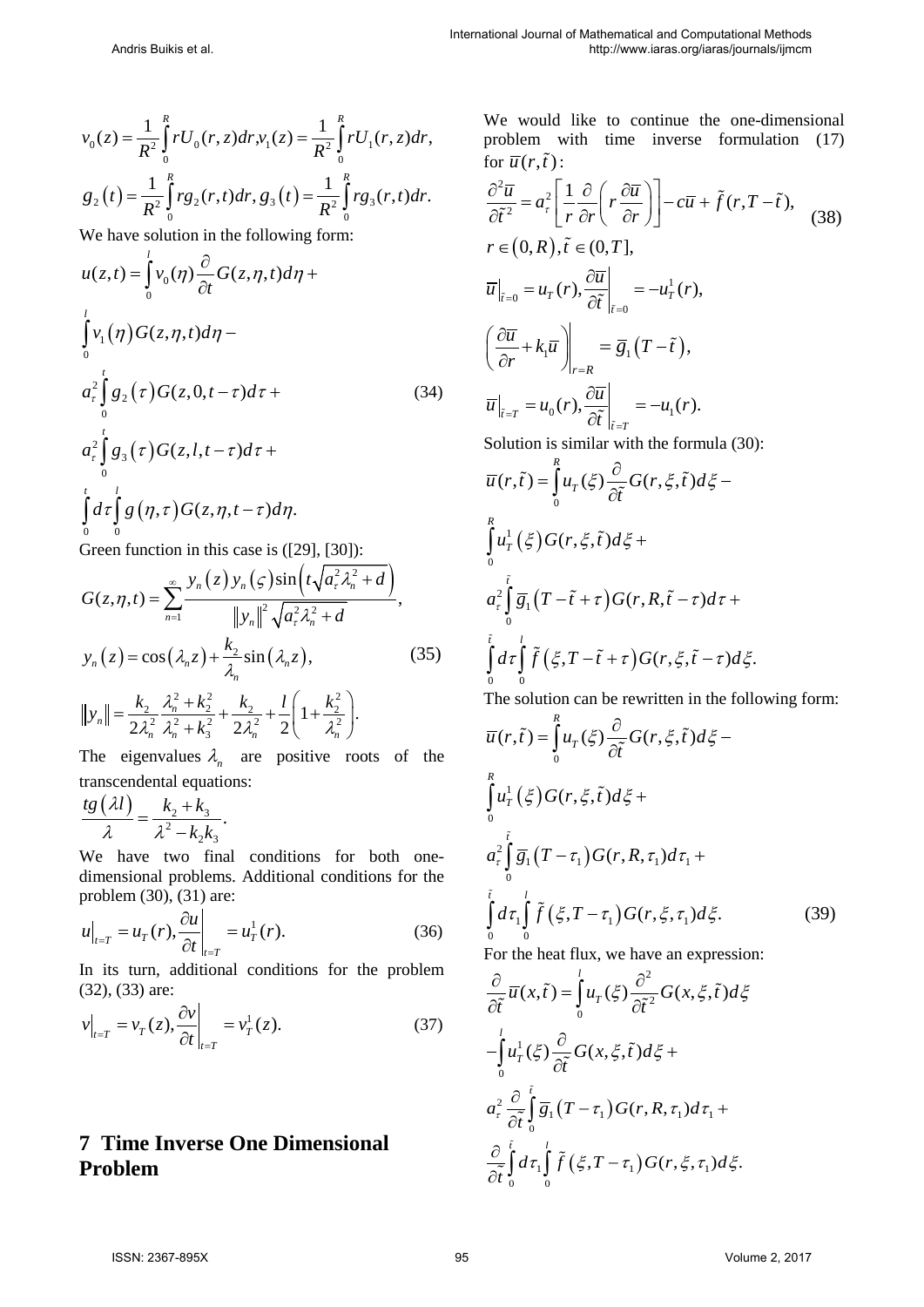From here, a nice explicit representation of the necessary initial heat flux immediately follows:

$$
v_0(x) = -\int_0^l v_T(\xi) \frac{\partial}{\partial \tilde{t}} G(x, \xi, \tilde{t}) \Big|_{\tilde{t} = T} d\xi +
$$
  

$$
\int_0^l u_T(\xi) \frac{\partial^2}{\partial \tilde{t}^2} G(x, \xi, \tilde{t}) \Big|_{\tilde{t} = T} d\xi + \overline{g}_1(0) G(r, R, T) +
$$
  

$$
+ \int_0^l \tilde{f}(\xi, 0) G(r, \xi, T) d\xi.
$$
 (40)

### **8 Solution of 1-D problem with constant initial conditions**

We would like to finish the one-dimensional solution with a simplification for constant initial conditions in the formulation (34)-(35):

$$
\begin{aligned} v\big|_{t=0} &= v_0(z) = v_0 = const, \\ \frac{\partial v}{\partial t}\big|_{t=0} &= v_1(z) = v_1 = const. \end{aligned} \tag{41}
$$

The solution of the time direct problem is the following if we assume

$$
g(z,t) = g_2(t) = g_3(t) = 0:
$$
  

$$
u(z,t) = v_0 \int_0^t \frac{\partial}{\partial t} G(z,\xi,t) d\xi +
$$
  

$$
v_1 \int_0^t G(z,\xi,t) d\xi = v_0 I_0 + v_1 I_1.
$$
 (42)

Intensive steel quenching process with initial conditions (43) is very natural [10]-[14]. We have the homogeneous equation (34) and the homogeneous boundary conditions. Next, we integrate Green functions in the formula (44):

$$
I_0 = \int_0^l \frac{\partial}{\partial t} G(z, \xi, t) d\xi =
$$
  
\n
$$
\sum_{n=1}^{\infty} \frac{y_n(z) y_n(l) \cos(t \sqrt{a_x^2 \lambda_n^2 + d})}{\lambda_n ||y_n^2||},
$$
  
\n
$$
y_n(l) = \cos(\lambda_n l) + \frac{k_2}{\lambda_n} \sin(\lambda_n l);
$$
  
\n
$$
I_1 = \int_0^l G(x, \xi, t) d\xi =
$$
  
\n
$$
\sum_{n=1}^{\infty} \frac{y_n(z) y_n(l) \sin(t \sqrt{a_x^2 \lambda_n^2 + d})}{\lambda_n ||y_n^2||}.
$$
\n(43)

It means finally that we have expression for temperature in the form of series:

$$
u(x,t) = v_0 I_0(x,t) + v_1 I_1(x,t) = \sum_{n=1}^{\infty} \frac{y_n(z) y_n(t)}{\lambda_n \|y_n^2\|} \times
$$

$$
\left[ v_0 \cos\left(t \sqrt{a_x^2 \lambda_n^2 + d}\right) + v_1 \sin\left(t \sqrt{a_x^2 \lambda_n^2 + d}\right) \right]. \tag{44}
$$

Similarly, we can transform the derivative for heat flux in the form of series:

$$
\frac{\partial u}{\partial t} = v_0 \int_0^l \frac{\partial^2}{\partial t^2} G(z, \eta, t) d\eta + v_1 \int_0^l \frac{\partial}{\partial t} G(z, \eta, t) d\eta = v_0 J_0 + v_1 J_1.
$$
  

$$
J_0(x, t) = -\sum_{n=1}^\infty \frac{y_n(z) y_n(l) \sin(t \sqrt{a_r^2 \lambda_n^2 + d})}{\left(\sqrt{a_r^2 \lambda_n^2 + d}\right)^{-1} \lambda_n \|y_n^2\|},
$$
  

$$
J_1(x, t) = \sum_{n=1}^\infty \frac{y_n(z) y_n(l) \cos(t \sqrt{a_r^2 \lambda_n^2 + d})}{\lambda_n \|y_n^2\|}. \tag{45}
$$

The solution with homogeneous boundary condition and without source term is in the following form:

$$
u(r,t) = u_0 \int_0^R \frac{\partial}{\partial t} G(r,\xi,t) d\xi + u_1 \int_0^R G(r,\xi,t) d\xi =
$$
  

$$
u_0 K_0(r,t) + u_1 K_1(r,t).
$$
  
Here:

$$
K_0(r,t) = \sum_{n=1}^{\infty} \frac{2\mu_n^2 J_0\left(\frac{\mu_n r}{R}\right)}{R^2 \left(k_1^2 R^2 + \mu_n^2\right)} \cos\left(\sqrt{\lambda_n}t\right) \times
$$

$$
\int_0^R J_0\left(\frac{\mu_n \xi}{R}\right) \xi d\xi = \sum_{n=1}^{\infty} \frac{2R J_0\left(\frac{\mu_n r}{R}\right)}{\mu_n \left(k_1^2 R^2 + \mu_n^2\right)} \times
$$

$$
\cos\left(\sqrt{\lambda_n}t\right) \int_0^{\mu_1} \xi_1 J_0\left(\xi_1\right) d\xi_1, K_1(r,t) =
$$

$$
\sum_{n=1}^{\infty} \frac{2R J_0\left(\frac{\mu_n r}{R}\right)}{\lambda_n \mu_n \left(k_1^2 R^2 + \mu_n^2\right)} \sin\left(\sqrt{\lambda_n}t\right) \int_0^{\mu_n} \xi_1 J_0\left(\xi_1\right) d\xi_1.
$$

#### **9 Conclusion**

We have constructed some solutions for direct and time inverse problems for hyperbolic heat equation. The solutions for determination of initial heat flux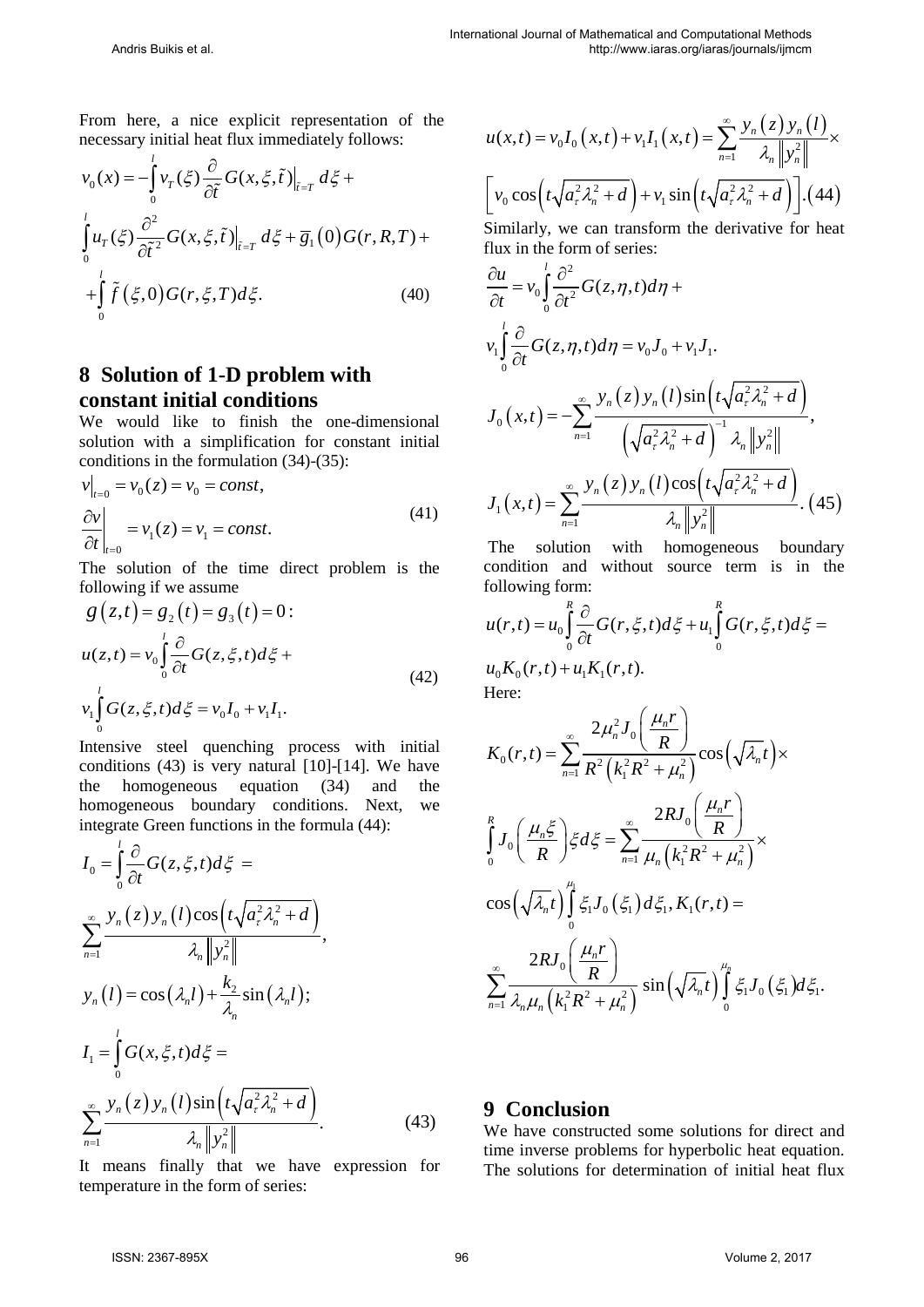are obtained either in the form of Fredholm integral equation of  $1<sup>st</sup>$  kind with continuous kernel or in the closed analytical form – in the form of series or ordinary integrals.

#### *Acknowledgments:*

This work has been supported by Latvian Council of Sciences (grant 623/2014).

#### References:

- [1] Kobasko, N. I. Intensive Steel Quenching Methods, *Handbook "Theory and Technology of Quenching"*, Springer-Verlag, 1992.
- [2] Totten G.E., Bates C.E., and Clinton N.A. *Handbook of Quenchants and Quenching Technology.* ASM International, 1993
- [3] Kobasko N.I. Self-regulated thermal processes during quenching of steels in liquid media. – *International Journal of Microstructure and Materials Properties*, Vol. 1, No 1, 2005, p. 110- 125.
- [4] Carroll C.B. Piezoelectric rotary electrical energy generator. *US Patient 6194815 B1.* February 27, 2001.
- [5] Buike M., Buikis A. Approximate Solutions of Heat Conduction Problems in Multi- Dimensional Cylinder Type Domain by Conservative Averaging Method, Part 1*. Proceedings of the 5th IASME/WSEAS Int. Conf. on Heat Transfer, Thermal Engineering and Environment,*  Vouliagmeni, Athens, August 25 -27, 2007, p. 15  $-20.$
- [6] Bobinska T., Buike M., Buikis A. Hyperbolic Heat Equation as Mathematical Model for Steel Quenching of L-Shape Samples, Part 2 (Inverse Problem). *Proceedings of 5th IASME/WSEAS International Conference on Continuum Mechanics (CM'10),* University of Cambridge, UK, February 23-25, 2010. p. 21-26.
- [7] Buike M., Buikis A*.* Hyperbolic heat equation as mathematical model for steel quenching of Lshape samples, Part 1 (Direct Problem). *Applied and Computational Mathematics.* Proceedings of the 13th WSEAS International Conference on Applied Mathematics (MATH'08), Puerto De La Cruz, Tenerife, Canary Islands, Spain, December 15-17, 2008. WSEAS Press, 2008. p. 198-203.
- [8] Buike M., Buikis A. Several Intensive Steel Quenching Models for Rectangular Samples. *Proceedings of NAUN/WSEAS International Conference on Fluid Mechanics and Heat &Mass Transfer,* Corfu Island, Greece, July 22-24, 2010. p.88-93.
- [9] Bobinska T., Buike M., Buikis A. Hyperbolic Heat Equation as Mathematical Model for Steel Quenching of L-and T-Shape Samples, Direct and Inverse Problems. *Transactions of Heat and Mass Transfer*. Vol.5, Issue 3, July 2010. p. 63-72.
- [10] Blomkalna S., Buikis A. Heat conduction problem for double-layered ball. *Progress in Industrial Mathematics at ECMI 2012.* Springer, 2014. p. 417-426.
- [11] Bobinska T., Buike M., Buikis A*.* Comparing solutions of hyperbolic and parabolic heat conduction equations for L-shape samples. *Recent Advances in Fluid Mechanics and Heat* @Mass Transfer. Proceedings of the 9<sup>th</sup> IASME/WSEAS International Conference on THE'11. Florence, Italy, August 23-25, 2011. p. 384-389.
- [12] A. Piliksere, A. Buikis. Analytical solution for intensive quenching of cylindrical sample. *Proceedings of 6th International Scientific Colloquium "Modelling for Material Processing",* Riga, September 16-17, 2010, p. 181-186.
- [13] Blomkalna S., Buike M., Buikis A. Several intensive steel quenching models for rectangular and spherical samples*. Recent Advances in Fluid Mechanics and Heat & Mass Transfer.*  Proceedings of the  $9<sup>th</sup>$  IASME/WSEAS International Conference on THE'11. Florence, Italy, August 23-25, 2011. p. 390-395.
- [14] Buikis A., Kalis H. Hyperbolic type approximation for the solutions of the hyperbolic heat conduction equation in 3-D domain. *"Mathematical and Computational Methods in Applied Sciences."* Proceedings of the 3rd International Conference on Applied, Numerical and Computational Mathematics *(ICANCM'15)*. Sliema, Malta, August 17-19, 2015. pp. 42-51.
- [15] Buike M., Buikis A., Kalis H. Wave energy and steel quenching models, which are solved exactly